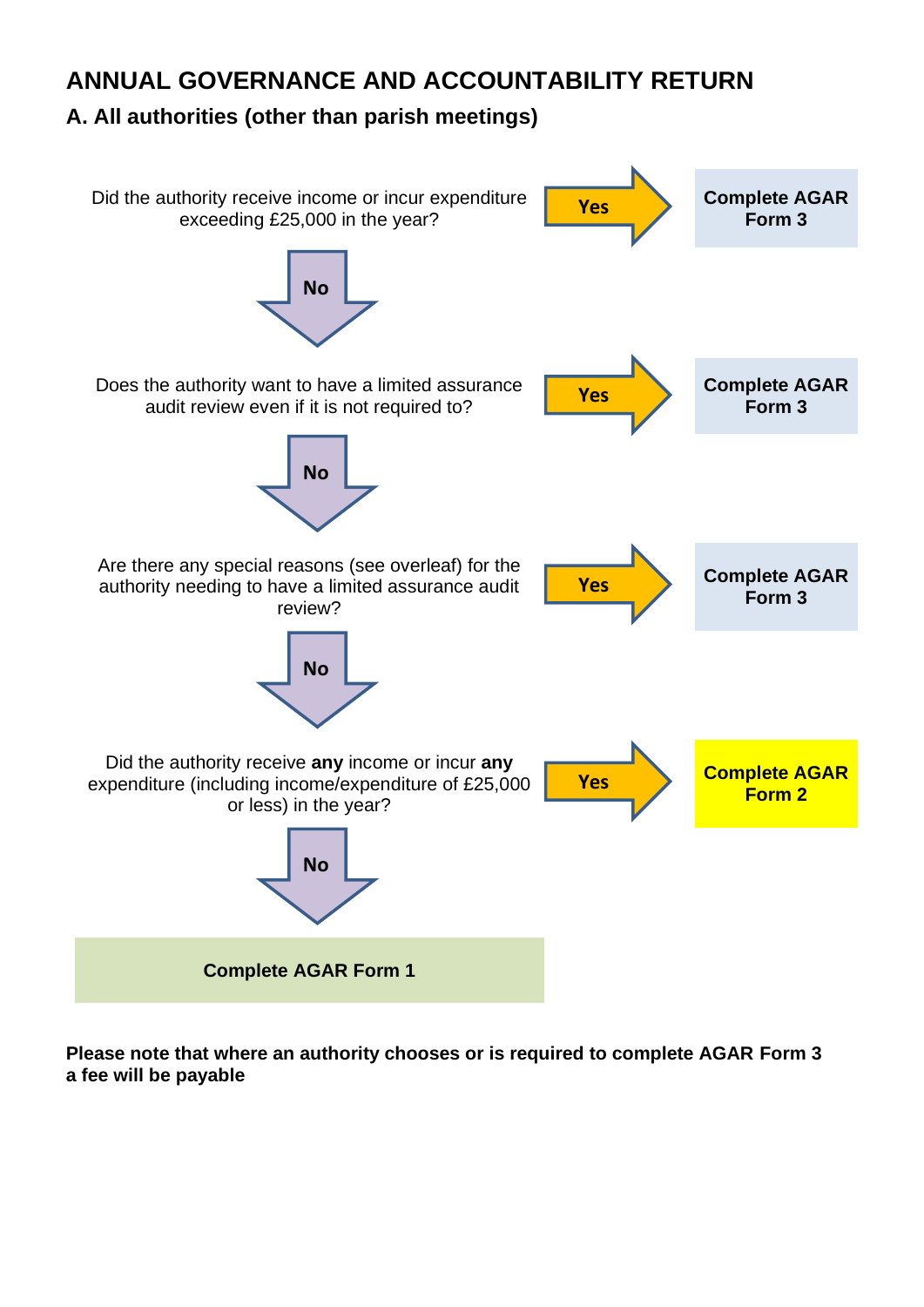## **SPECIAL REASONS**

#### **If any of these statements is true, the authority must complete AGAR Form 3**

- 1. The financial year is one of the first 3 years of the authority's existence;
- 2. In relation to the previous financial year, the external auditor:
	- a. has issued a public interest report in respect of the authority or any entity connected with it;
	- b. has made a statutory recommendation to the authority, relating to the authority or any entity connected with it;
	- c. has issued an advisory notice under paragraph 1(1) of Schedule 8 to the Audit and Accountability Act 2014 ("the Act") (other than a notice that has subsequently been withdrawn);
	- d. has commenced judicial review proceedings under section 31(1) of the Act; or
	- e. has made an application under section 28(1) of the Act for a declaration that an item of account is unlawful (other than an application that has been withdrawn or in respect of which the court has refused to make the declaration); or
- 3. In relation to the previous financial year, the court has declared an item of account unlawful after a person made an appeal under section 28(3) of the Act.

#### **AGAR Form 1 for authorities other than parish meetings with no income or expenditure**

The authority must ensure that before 1 July its Chairman or Responsible Financial Officer (RFO):

- 1) completes the certificate of exemption and declaration of no accounts (Part 1a, page 2), including:
	- a) a confirmation that no income was received nor expenditure incurred;
	- b) a statement of annual gross income in the year (0);
	- c) a statement of annual gross expenditure in the year (0);
	- d) a statement of balances held as at 31 March;
	- e) the Chairman's or RFO's signature;
	- f) the date on which the certificate of exemption was signed;
	- g) the date on which the certificate of exemption was approved (with minute reference);
	- h) the Chairman's or RFO's name, address, telephone number and email address; and
	- i) the name and address of the external auditor;
- 2) sends the completed certificate of exemption to the external auditor; and
- 3) publishes the completed certificate of exemption on a suitable website.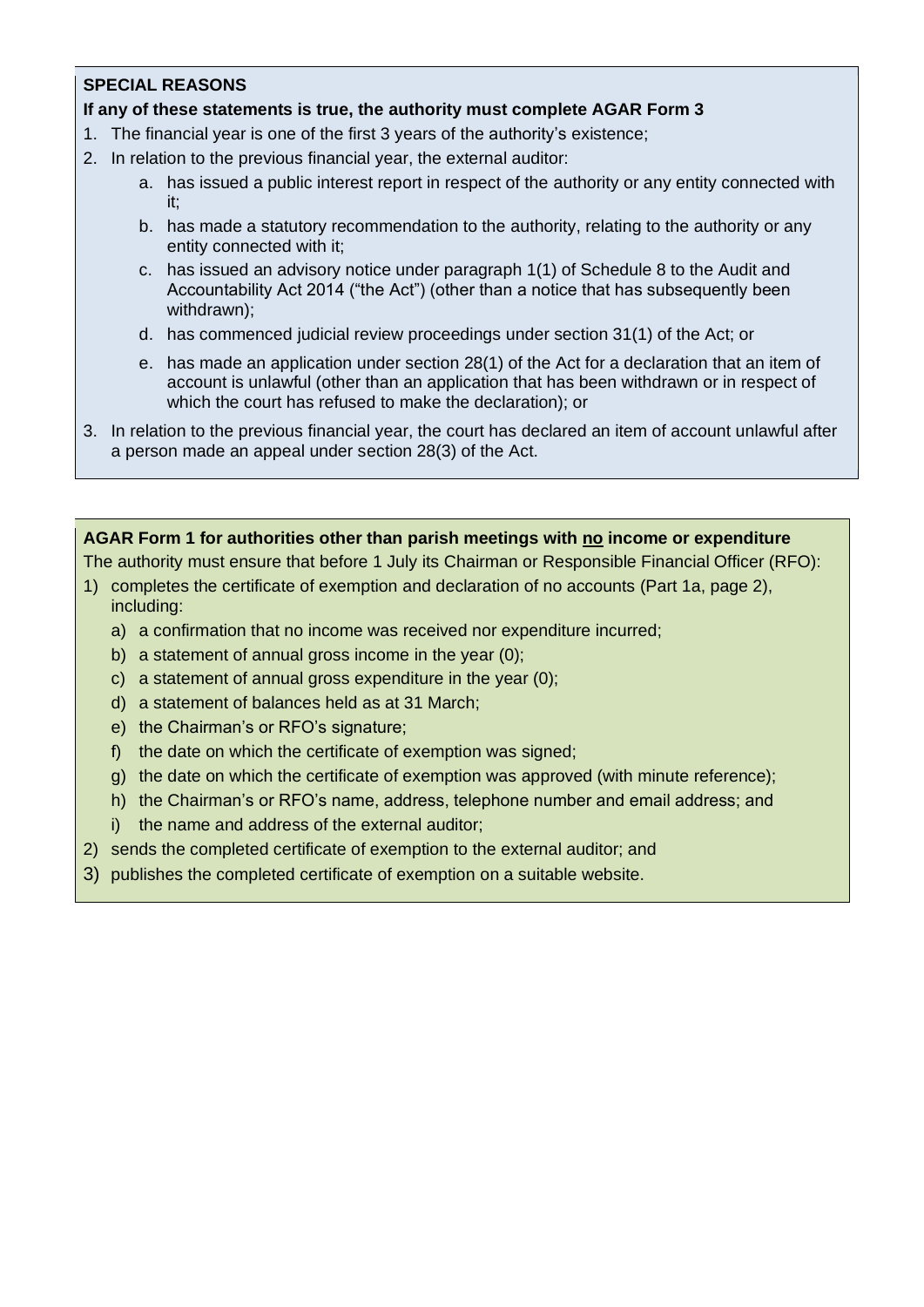#### **AGAR Form 2 for authorities (other than parish meetings) with neither income nor expenditure exceeding £25,000**

The authority must ensure that before 1 July:

- 1) the certificate of exemption (page 3) is completed and includes:
	- a) a statement of annual gross income in the year;
	- b) a statement of annual gross expenditure in the year;
	- c) the Chairman's and Responsible Financial Officer (RFO)'s signatures;
	- d) the date(s) on which the certificate of exemption was signed;
	- e) the date on which the certificate of exemption was approved (with minute reference);
	- f) a contact telephone number and email address for the authority; and
	- g) its website address;
- 2) the completed certificate of exemption is sent to the external auditor;
- 3) the internal audit report for the year (page 4) is completed, signed and dated by the internal auditor;
- 4) the annual governance statement (page 5: Section 1) is:
	- a) completed;
	- b) formally approved at a meeting of the authority, with date and minute reference inserted; and
	- c) signed by the Chairman and Clerk;
- 5) summary accounting statements (page 6: Section 2) are
	- a) completed;
	- b) signed and dated by the RFO prior to being presented for approval;
	- c) formally approved at a meeting of the authority with date and minute reference inserted; and
	- d) signed by the Chairman; and
- 6) copies of:
	- a) the completed certificate of exemption;
	- b) the completed, signed and dated annual internal audit report;
	- c) the completed, approved, dated and signed annual governance statement;
	- d) the completed, approved, dated and signed summary accounting statements;
	- e) an analysis of variances
	- f) a bank reconciliation;
	- g) notice of the period for the exercise of public rights; and
	- h) other information required by Regulation 15 (2) of the Accounts and Audit Regulations 2015 are published on the authority's website or another suitable website.